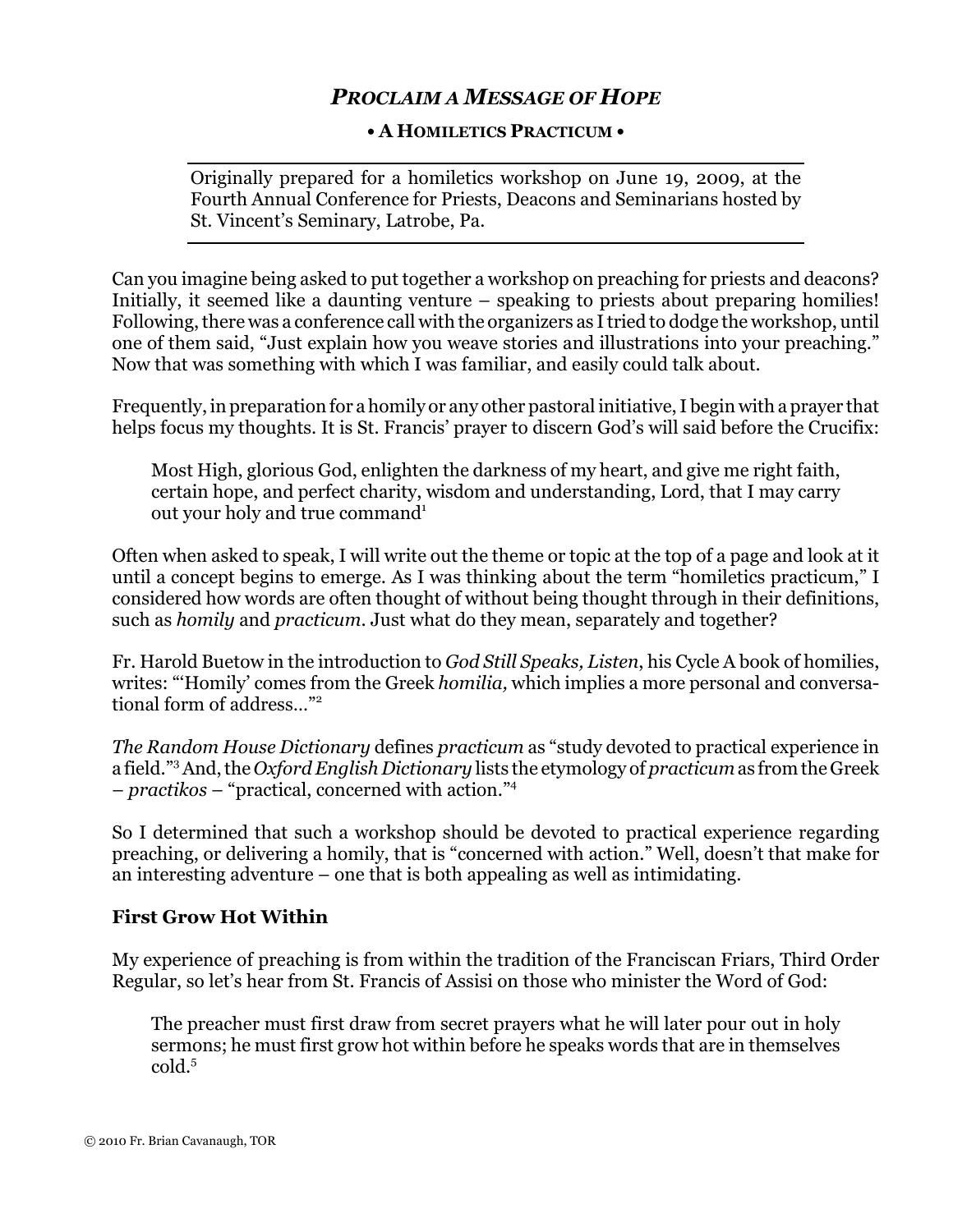This is enlightened advice for priests and deacons who have the opportunity to minister the Word of God. That is, before preaching, speaking or teaching one needs to set aside adequate time for prayer to draw in deeply God's inspiration and listen to the Word. It is advice so practical, but how often forgotten in all the busyness of parish life.

St. Francis' desire that those who preach the Word of God must first grow hot within is wonderfully illustrated by the story "A Man Whose Spirit Is Hot."

A foreman in a local foundry was guiding a plant tour for some visitors. They came to an area where molten metal was being poured into huge crucibles. Each crucible was made of a translucent material that glowed like fire when hot. The foreman took a heavy sledgehammer and, holding it in both hands, gave a powerful whack against one of the empty, but still hot, crucibles. Again and again he delivered a mighty blow, but he could do no more damage than make tiny dents in the huge container.

Then he picked up a smaller hammer and moved over to a crucible that had completely cooled off. With a quick flick of his wrist, he tapped the cold crucible and shattered it. The foreman explained, "Nothing can break one of those crucibles when they're hot, but anything can break them when they're cold."

Afterward, taking on the role of a philosopher, he added, "It's pretty hard to break a person whose spirit is hot, but when one's spirit is cooled off, even little things will shatter it."<sup>6</sup>

## St. Francis Spoke Life-Giving and Profound Words

According to Thomas Celano, an early biographer of St. Francis, the beauty of the preaching of St. Francis flowed from his love of God and an ardent desire to invite others to experience the same thing.

Although the evangelist Francis preached to the simple, in simple, concrete terms, since he knew that virtue is more necessary than words, still, when he was among spiritual people with greater abilities he gave birth to life-giving and profound words. With few words he would suggest what was inexpressible, and weaving movements with fiery gestures, he carried away all his hearers toward the things of heaven.<sup>7</sup>

This is the heart of a Franciscan perspective regarding storytelling in the ministry of the Word – to speak life-giving and profound words; to use words and gestures in order to transport the hearers of the Word toward the things of heaven.

## Picture the Kingdom of God

When I first began my research<sup>8</sup> on the concept of a Franciscan perspective of the use of storytelling in preaching, I was unsure how I might develop the topic. But through the wonders of computer technology, by simply keying in the search phrase "compare AND kingdom" into my computer bible program, I was able to delve further into the concept.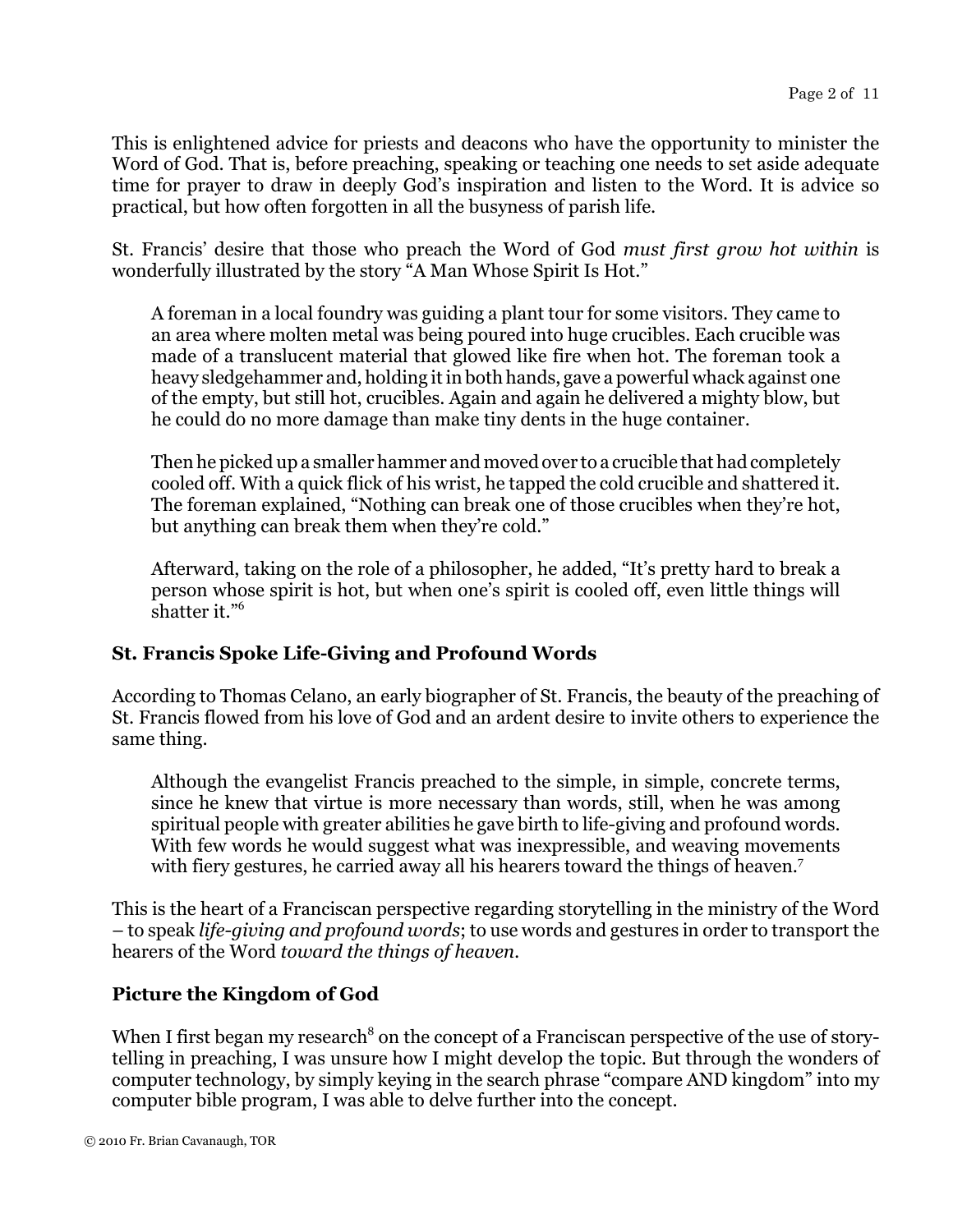Let me explain Mark 4:30 is the actual verse containing that phrase, but other translations provide multiple variations. The New American Standard translates the word "compare" as "picture." Bingo! This was the angle or slant I was searching for. Through storytelling the preacher can assist people in picturing, envisioning and comparing a connection among the biblical word, the stories of their lives, and the kingdom of God.

How often have you heard visual learners, like myself, say, "I don't see what you mean? Or, "Now I get the picture!" Many of us visual learners need a solid image that will assist us to achieve an "Aha" moment: "Now I see it!"

## Stories Have Power

Janet Litherland writes in Storytelling From the Bible:

Stories have power. They delight, enchant, touch, teach, recall, inspire, motivate, challenge. They help us understand. They imprint a picture on our minds. Consequently, stories often pack more punch than sermons. Want to make a point or raise an issue? Tell a story. Jesus did it. He called his stories 'parables.'<sup>9</sup>

In fact, the Gospel of Mark (4:34) states, …"he [Jesus] did not speak to them without a parable…" Jesus refined the rabbinic use of parable as a method of teaching . Parables and stories teach a natural wisdom of morality, of healing, of compassion, of values and ethics. Jesus wanted to imprint a picture on our minds that would touch us with a lasting impression in the deepest part of our spirit. Jesus wanted us to get the picture, the bigger picture. Other examples of Jesus' use of parables and stories are found in Matthew 13, Mark 4, Luke 8 and Luke 13:8.

Frank H. Seilhamer writes: "Parable is the translation…of two Greek terms – parah meaning 'near' or 'vicinity' and ballo meaning 'to throw' – that mean 'to throw along side of.' What is involved is a story created to be thrown along side of a true-life situation to drive home the central point the storyteller is trying to make. As Jesus demonstrated, a good picture is worth a thousand words…which a person can visualize, then pin to their memory."<sup>10</sup>

Stories, parables, fables, anecdotes and illustrations are thrown alongside the biblical word to help us to see the "bigger picture" in life. They help us to understand there is more to life than our own limited and narrow spheres of experience. They create pictures in our minds and enlighten our imagination to comprehend a greater dimension of life than we normally are used to experiencing. Stories are vehicles that take us to far off places, places we've never experienced ourselves.

That is what Jesus tried to accomplish with his disciples and with the crowds that flocked to hear him speak: to take them to a place where there is a new way of living, a new way of loving and a new way of healing; a new world that these people never could have imagined on their own. Such is the task for those who preach the Word of God—to open people's imagination toward the things of heaven.

# Gifted Communicators Can Tell a Story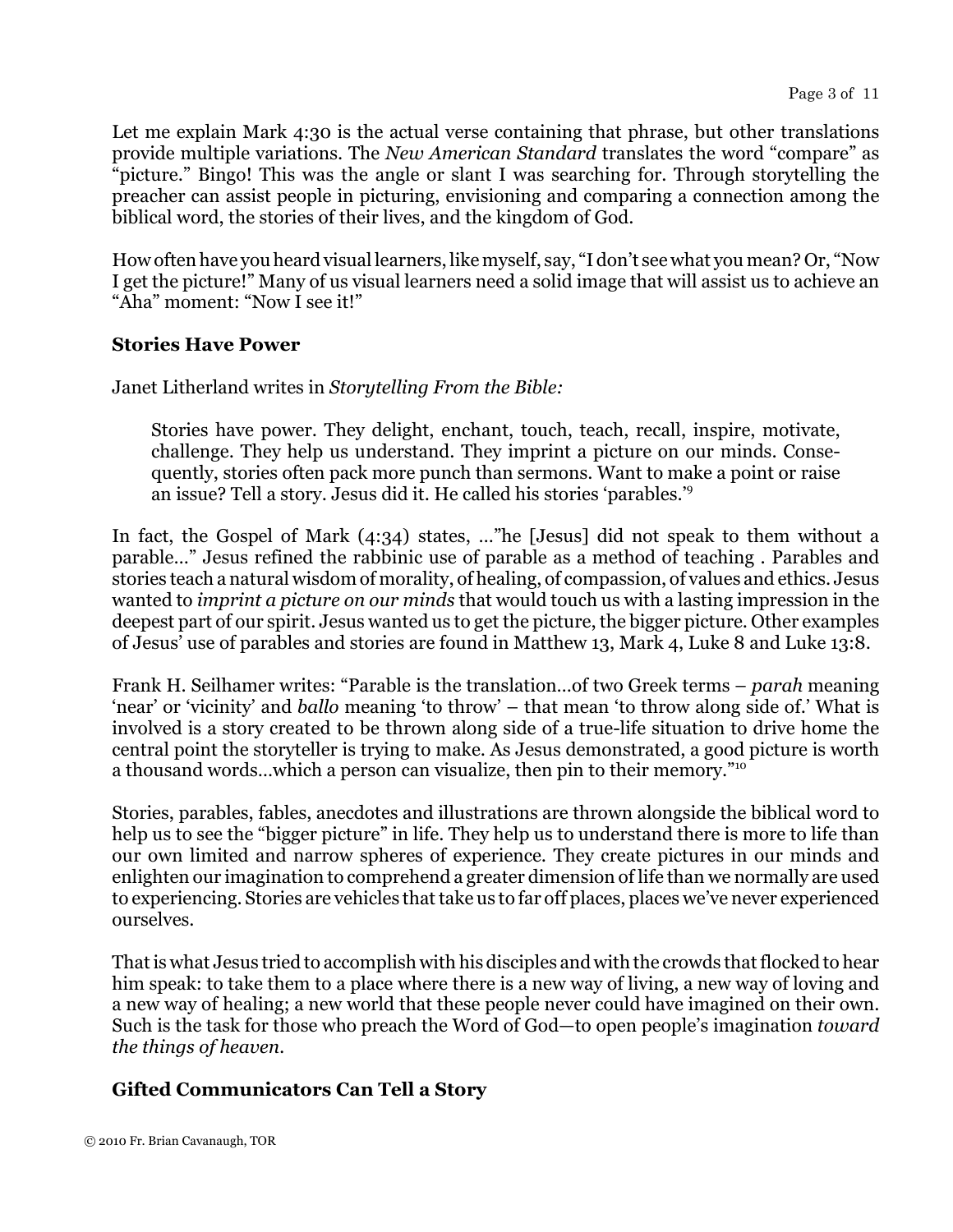Joe Griffith in the Introduction to his book Speaker's Library of Business Stories, Anecdotes and Humor writes:

…[G]ifted communicators have one common denominator: They can tell a story. More to the point, they can use a good story to make a point and to fix that point in their listener's minds.…

By sprinkling illustrations throughout your presentation, you will grab the imagination of your listeners in a way that films or television are hard pressed to duplicate. Never forget that as a communicator you are appealing to the most powerful imageproducing mechanism on earth…the human mind. It thrives on images. Good stories are triggers that release an explosive, powerful, positive form of communication energy.

To quote the late Dr. Carl Winters, for years a popular member of the prestigious General Motors speaking staff, "If you want to be a successful speaker, you've got to have a message with stories for people to remember your message by."<sup>11</sup>

This is sage advice for each of us who minister God's word, especially for homilists, who want to make a point and to fix that point in their listener's minds.…for people to remember your message by.

## To Have a Great Theme

Consider for a moment: Do you have a scripture power-verse, a personal great theme or an inspiring quotation that provides vision and guidance for your ministry? There are several that motivate my ministry, that are formative in my preaching preparations.

First, the power verse that is, a scripture verse that decisively grabs your attention. Mine is from St. Paul's First Letter to the Thessalonians (1 Thess. 5:11, 13, 15-18, RSV):

Therefore encourage one another and build one another up, just as you are doing.…Be at peace among yourselves.…See that none of you repays evil for evil, but always seek to do good to one another and to all. Rejoice always, pray constantly, give thanks in all circumstances; for this is the will of God in Christ Jesus for you.<sup>12</sup>

Clicking on this verse in my computer bible program, I noticed that the Greek word for "encourage" was parakaleo. That had a familiar sound to it, as in John 14:16, "I will ask the Father, and he will give you another Paraclete to be with you always…" Other translations use the terms Advocate, Counselor, or Comforter, as well.

I then began to search the Greek text for other verses with the same root word and came across parakleto and paraklesis. When I clicked on the screen these Greek words produced the English verbs encourage, urge, exhort, implore, counsel, comfort, console and advocate. Also, St. Paul in his writings used these terms seventy-two times to build up local faith communities.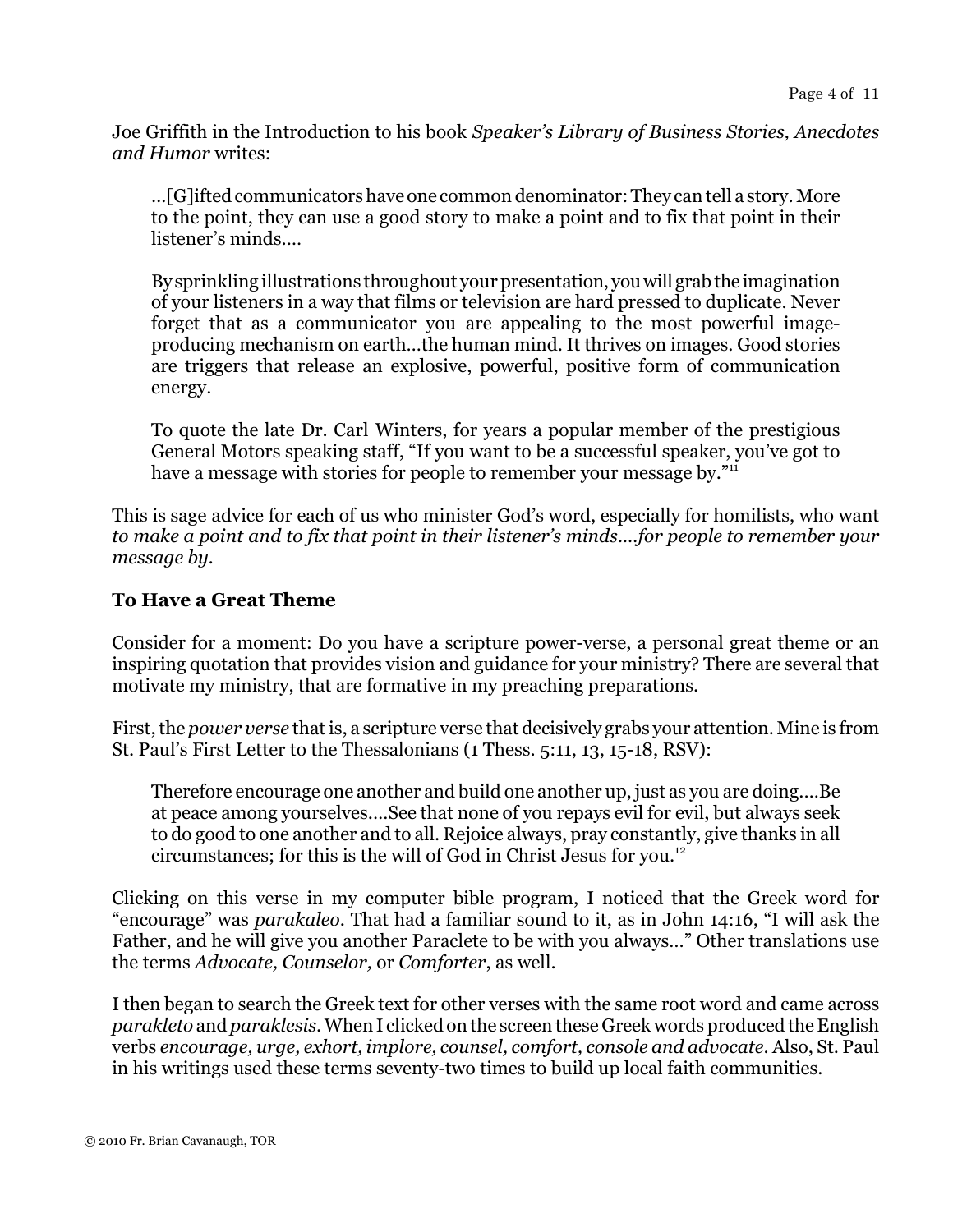For a homiletic practicum, I propose considering the role of the priest or deacon as a coach. Think about it, what is the role of a coach? Isn't a coach the one who *urges, implores,* encourages, exhorts, as well as counsels, comforts and consoles? Also, a coach is an advocate, that is, one who supports or urges by argument; one who recommends publicly…a person who pleads for, or in behalf of, an intercessor.<sup>13</sup>

The priest or deacon as *coach* becomes a good role model for your preaching and ministry. This is a good way to affect other people's lives, by encouraging, urging, exhorting, comforting, consoling, comforting, and being an advocate for, or interceding on behalf of. Again, this is just a thought for you to consider.

## Proclaim a Message of Hope

My second guiding theme is found throughout the writings of the late Pope John Paul II. Frequently, he would infer that Christians are to give witness to the world as a "sign of joy, proclaiming a message of hope." What a thought to focus on in ministry, and especially through your homilies—a sign of joy, proclaiming a message of hope!

John Gardner, an American educator, likewise exhorted: "Keep hope alive!" What an inspiring guiding principle. Isn't that the principle for which every parent, teacher, preacher or coach aspires – to keep hope alive!

Furthermore, Pope Francis, in a morning homily during Mass in Santa Marta said: "When God visits His people he restores hope to them. Always. You can preach the Word of God brilliantly: there have been many excellent preachers throughout history. But if these preachers have failed to sow hope, that sermon is useless. It is mere vanity".<sup>14</sup>

Our mission in preaching is to "restore hope" to God's people who otherwise undergo so many hope-sucking experiences in their daily lives. Keep hope alive!

My third guiding theme that provides clarity in my ministry is the Third Order Regular's charism of On-Going Conversion. Daily we are called to re-form our lives and believe in the Good News. That is not just to reform, "to turn back; but to re-form (form anew), to take a leap forward"<sup>15</sup> and believe.

Fr. Robert Waznak, S.S., in Sunday after Sunday: Preaching the Homily as Story, describes the early Christians…

…as a community of storytellers.…The stories were about Jesus of Nazareth who himself offered such spellbinding stories that they were told and retold by people who found in them a key to their own stories of faith and struggle. Stories of the Bible were always retold in a way that noticed the particular needs and concerns of the listeners. Contact with the original story was not lost, but the new listeners found relevance and renewal in the story retold because it involved them in a personal way.<sup>16</sup>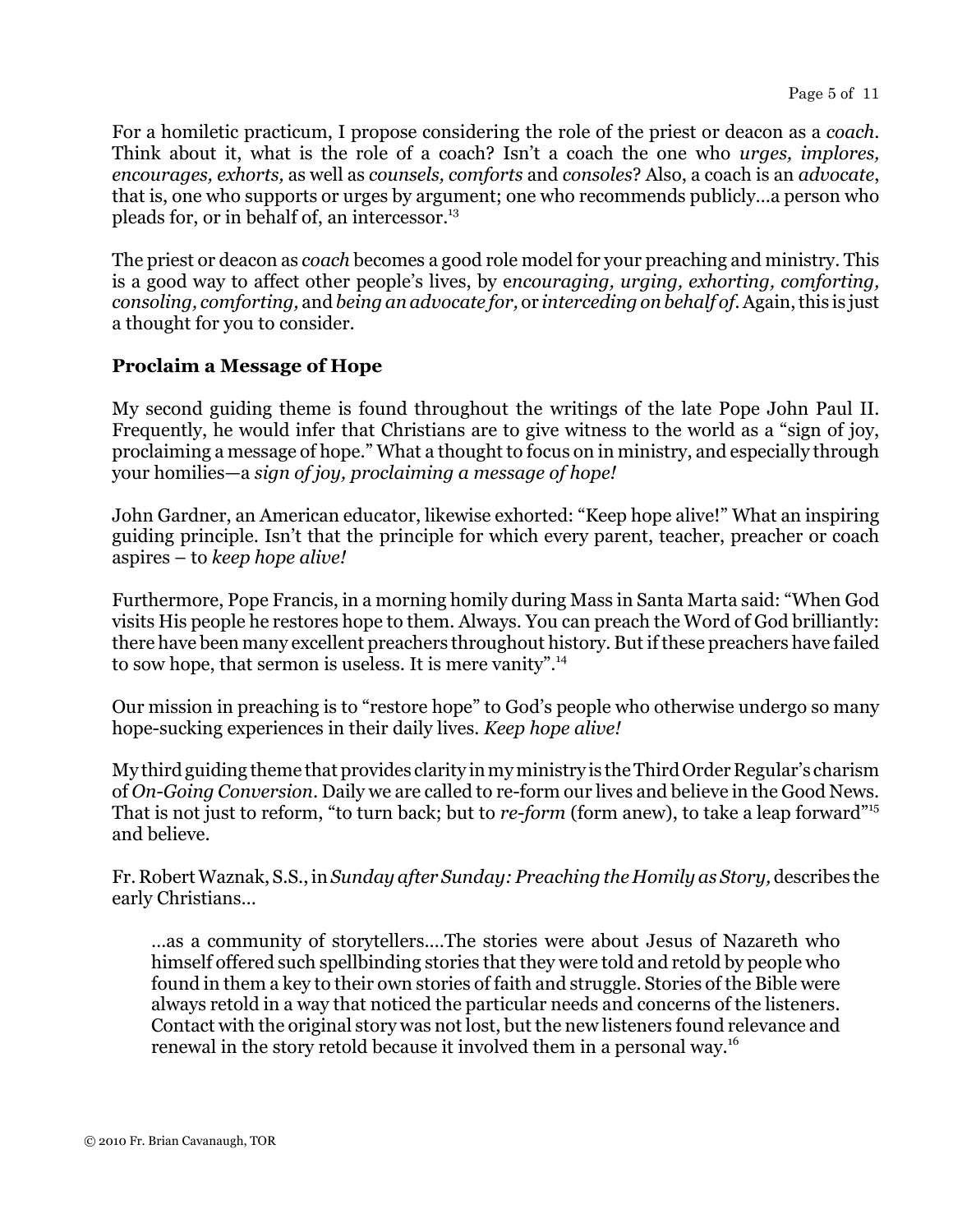As preachers our task is just that—to involve people in a personal way to find a key to their own stories of faith and struggle.

A final motivating principle that guides me whenever I prepare a homily, or any speaking engagement, is simply not to be boring! Often a profound idea will fall flat because the speaker puts no energy, no creativity, no enthusiasm into the delivery. Homilies need to be engaging, just not ego-driven.

## Invite People to Faith

William White, in Speaking In Stories, writes:

The goal of preaching is not to inform…is about inviting people to faith.…to help people make a connection between the biblical word and the stories of their lives.<sup>17</sup>

Priests and deacons, by way of their preaching ministry, seek to invite people to faith…to make a connection of the Word with their own life…

This is illustrated when Arthur Miller, the great playwright, once was asked to describe the difference between an ordinary play and a great drama. The playwright said:

In any successful play there must be something which makes the audience say to themselves, "Good Lord, that's me! That's me!"

In any successful preaching, the standard is the same. $^{18}$ 

## Quality Preaching Demands Time

Always looming over homily preparation is the time factor – there's just not enough time. Quality preaching, however, requires time: time to read, time to listen, time to pray, time to research, time to prepare, time to compose. Preparation is not an option for quality preaching, even when priests or deacons are stretched with several churches and all the busyness that ensues.

Time is a valuable resource. Do you realize that there are only **1440** minutes in any twenty-four hour day, no more, no less? Have you ever noticed how they are spent?

Thinking about this homiletic practicum reminded me of a seminary homiletics class where we read in the 1965 Decree on Ministry and Life of Priests:

…priests, as co-workers with their bishops, have the primary duty of proclaiming the Gospel of God to all.... they establish and build up the People of God.... (Ch. II, 4).<sup>19</sup>

During my time as a deacon on the South Side of Pittsburgh, I recalled reading a letter from the late Bishop Leonard of Pittsburgh to his priests: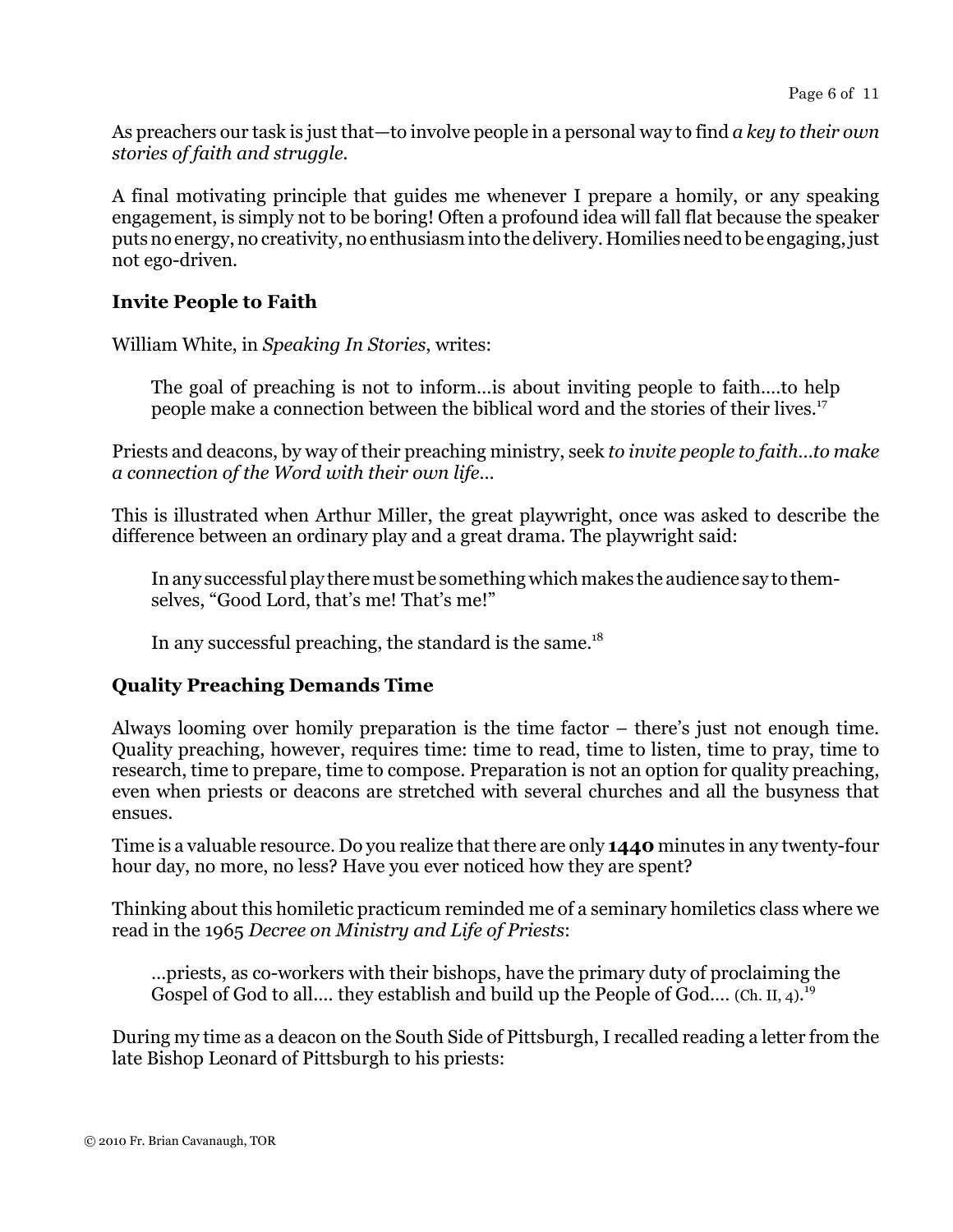Homily preparation is one of the main occupations of the priest. It should be considered an integral, necessary aspect of his spiritual life.…It demands time for actual composition and some consideration of the style of delivery. In short, the preparation of the Sunday homily holds a priority in his weekly schedule.<sup>20</sup>

Again, preaching is a priest's or deacon's "primary duty"…"the Sunday homily holds a priority"… and "it demands time for actual composition…"

I hesitate to ask, but in your diocese is preaching ministry recognized as being primary? How are quality homilies appreciated or rewarded? Or, when was the last time a monsignor was named for his preaching ability? There's a law in business that states, "What gets recognized, gets repeated." Conversely, what doesn't get recognized is deemed as not being important.

#### Available Resources

So where does one come across preaching resources of contemporary stories, metaphors and illustrations? What resources are available to develop, enhance or refine preaching?

Karl Barth, a  $20<sup>th</sup>$  German theologian, used to say he prepared his sermons with a Bible on one knee and a newspaper on the other. That's a model we need to remember as we prepare. The gathering stage is crucial to the preparation of an effective sermon. It takes creativity and effort. It takes prayer; we need to ask God to open our eyes and our minds to the strongest, most relevant material. And it takes time.

Barth said "…But the triple approach – brainstorming, searching Scripture and scanning the field – should give us a wealth of material for any sermon topic. The hard part should be deciding what great material to leave out."<sup>21</sup>

The first resource is so obvious that most people miss  $it -$ **OBSERVATION.** 

One of my favorite "Yogisms" from Yogi Berra goes, "You can see a lot just by observing." Life around us abounds with delightful stories, metaphors and illustrations if we would only pick up on them. They are in the people we meet, news sources, movies, sporting events, etc. Yes, indeed, we could learn a lot by observing life.

Observation also provides a lesson for everyday spirituality – to see, not just look; to listen, not just hear. Indeed, the best method of observation is to pay attention to one's surroundings; to see with both eyes and to hear with both ears.…just like what Barth meant by scanning the field.

A second resource is to invest in an excellent dictionary, thesaurus, or speaker's almanac, which lists major events that occurred on each day during the year. I'm reminded of an admonition by Fr. Walter Burghardt, SJ, "Words are powerful, don't settle for a good word when the right word is better."22

Another resource is my own six-volume Sower's Seeds series published by Paulist Press as resources for preachers, teachers and public speakers. A key feature in these books is the cross-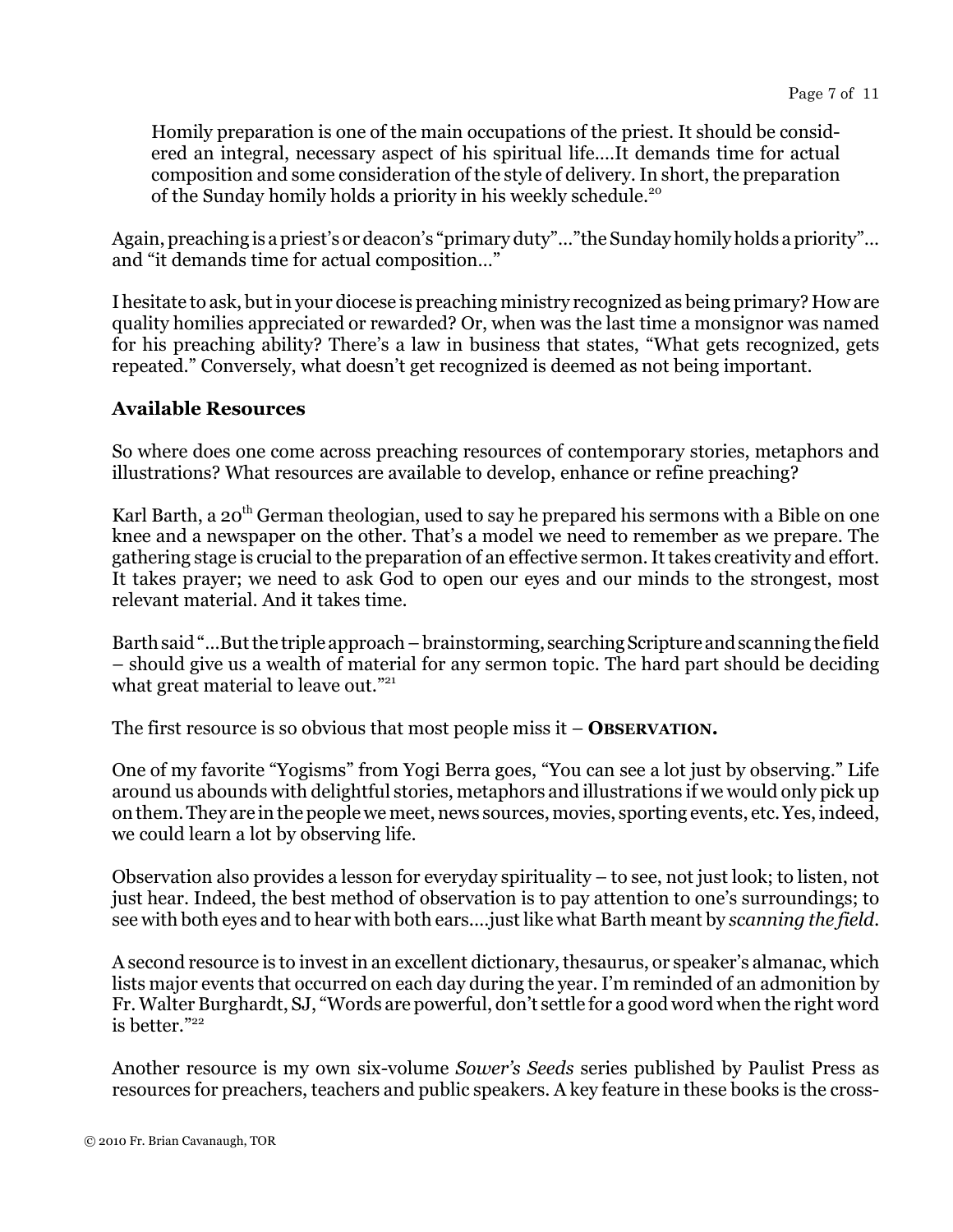referenced theme index. In addition, there is my award winning website, "Apple Seeds" ®, especially the "Sermon Resources, Scripture Reflections and Illustrations" section. It can be found on the Internet at http://www.appleseeds.org/religfav.htm#Sermon.

#### Homily Feedback

To shift our focus a bit, let's consider your own homilies. What kind of comments or feedback have you received about your homilies, your preaching? Check out this one:

There was a pastor out on an Indian reservation who, on getting into the pulpit, noticed the chief of the tribe sitting in the back row. He thought that if he preached a mighty and a powerful sermon that maybe, just maybe, the chief would return with other men from the tribe.

So he gave it a "mighty and a powerful," and after Mass the pastor waited for the chief. When the chief approached him, the pastor asked him, "Well, chief, how did you like my sermon?"

The chief thought briefly and replied, "High wind, loud thunder, no rain!"<sup>23</sup>

As I see it, preaching is more than "high wind" and "loud thunder." Our homilies should nurture the thirsty spirits sitting in the pews. There's no need for gloom-n-doom, fire-n-brimstone preaching, telling people they're all going to hell. Most of them already think that. Our preaching needs to give people hope – as signs of joy proclaiming a message of hope! Preaching that is filled with a passion for God's Word to transform people's lives.

## The Seed Grows on Its Own

Jesus relates the Parable of the Growing Seed in Mark (4:26-28, NIV):

This is what the kingdom of God is like. A man scatters seed on the ground. Night and day, whether he sleeps or gets up, the seed sprouts and grows, though he does not know how. All by itself the soil produces grain...<sup>24</sup>

Storytelling within the preaching ministry is like the farmer scattering the seeds. The stories contain within themselves a dynamic life-force capable of sprouting, growing and bearing fruit in the lives of the listeners without the preacher knowing how it happens.

As well, we read in the Parable of the Sower (Mt. 13:3-9) that some seeds fall on the hardened path, some fall among weeds, some seeds sprout quickly but then die without good roots, and some seeds fall on good soil – to bear abundant fruit in the listeners' lives. But note, only one out of four seeds bears fruit, just 25 percent; that's what can be called the Hard News of the Good News.

Therefore, it is the primary task of a preacher simply to keep telling the stories, just like the farmer who scatters the seed. You will find that people will begin to grasp a bigger picture as you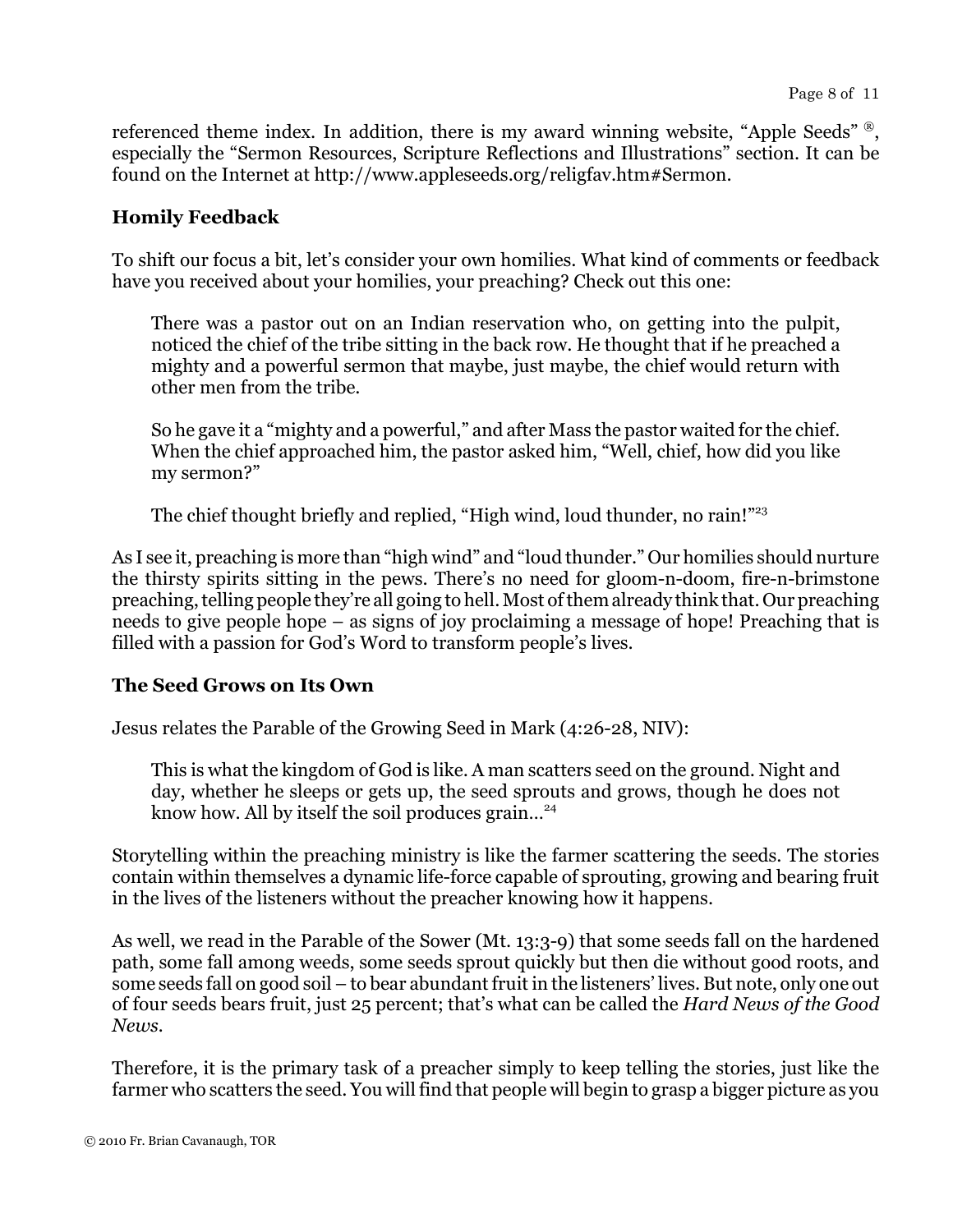help them envision what it would be like to picture the kingdom of God; to imagine a new way of living, a new way of loving and a new way of healing.

#### Where Have All the Sermons Gone?

So we might wonder, "Where Have All the Sermons Gone?"<sup>25</sup>

When a preacher died, it was discovered that he had tied together all his sermons and placed a card on top of them with this inscription: "Where has the influence gone of all these sermons I've preached?"

Underneath he had scribbled in large letters – "OVER."

On the other side this answer was found: "Where are last year's sunrays? They have gone into fruits and grain and vegetables to feed people. Where are last year's raindrops? Forgotten by most people, of course, but they did their refreshing work, and their influence still abides. So, too, my sermons have gone into people's lives and made them nobler, more Christ-like, and better fitted for Heaven."

In closing, in this Year of the Priest, let us pray:

MOST HIGH GOD, Father of all, our faith and life is nourished through the gift of stories.

WE SEEK to be more like Jesus, Your Son and our Lord; to be attentively more aware of the great gift of life around us, that we may be signs of joy, proclaiming a message of hope.

#### THIS DAY,

may your Spirit of Encouragement fill our hearts and empower us, so that we can minister with a stronger hope for the possibilities that lie hidden within things, situations and persons.

#### AMEN.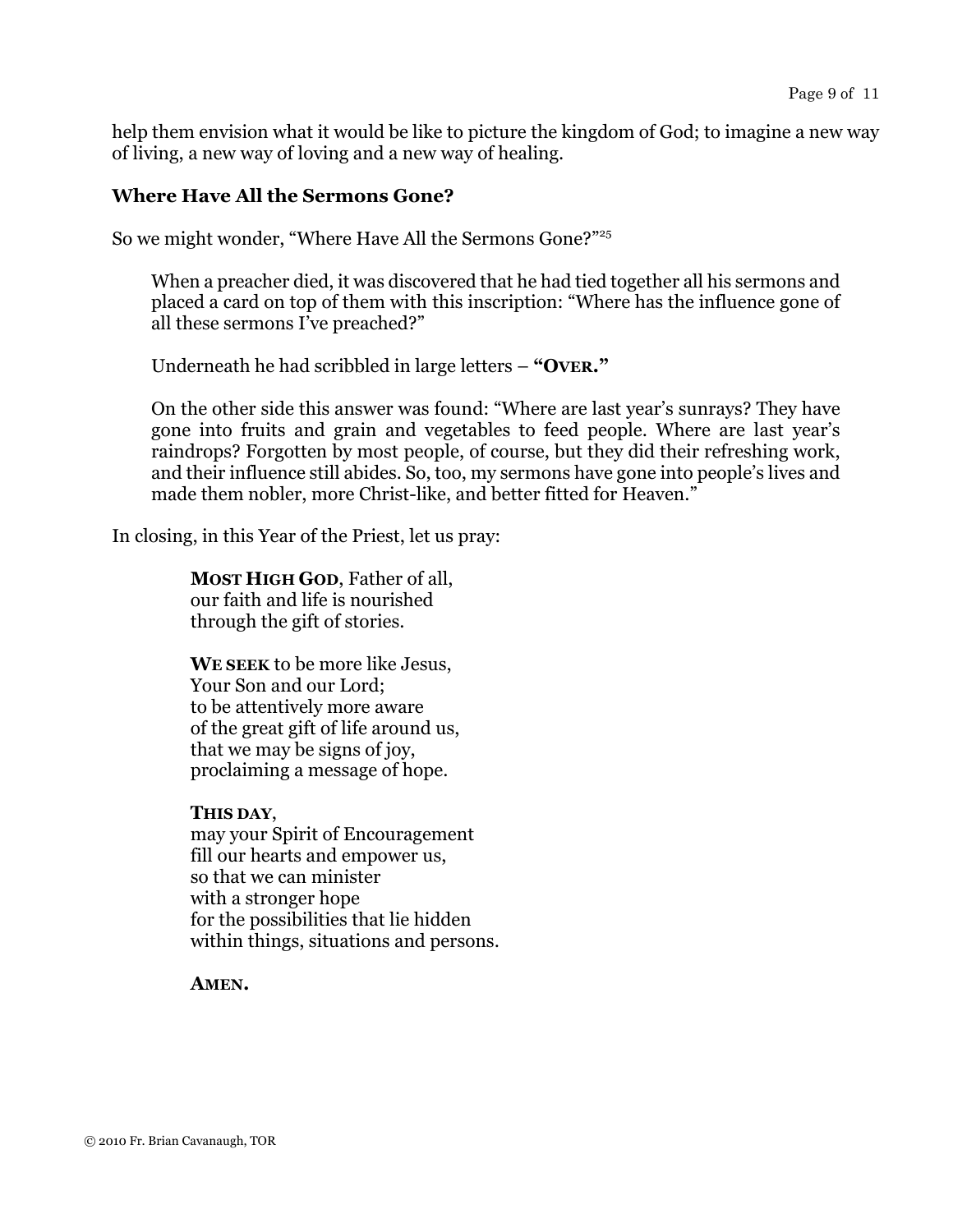#### Endnotes:

1. Fr. Conrad Harkins, OFM, private translation from the Italian.

2. Harold A. Buetow, Ph.D, JD, God Still Speaks, Listen, Cycle A Sunday Homilies. Staten Island, NY: St. Pauls/Alba House (1995) viii.

3. "Practicum," Random House Webster's Electronic Dictionary and Thesaurus, College Edition, ver. 1.0, 1992.

4. "Practicum," Oxford English Dictionary, CD-ROM, ver. 3.0, Oxford University Press, 2002.

5. St. Francis of Assisi: Omnibus of Sources. Thomas Celano, "The Remembrance of the Desire of a Soul: Second Life," Chicago: Franciscan Herald Press (1973) 493, §163.

6. Brian Cavanaugh, TOR's personal journals, source unknown.

7. Francis of Assisi: Early Documents, Vol. II, The Founder. Thomas Celano, "The Remembrance of the Desire of a Soul: The Second Book," NY: New City Press, 2000, 318, §107.

8. Brian Cavanaugh, TOR, "Storytelling in Ministry of the Word: A Franciscan Perspective." ANALECTA TERTII ORDINIS REGULARIS (Rome, Italy), Vol. 36/174, August 2005 © <http://www.appleseeds.org/Fran\_Storytelling.htm>.

9. Janet Litherland, Storytelling from the Bible. Colorado Springs, CO: Meriwether, 1991, p. 3.

10. Brian Cavanaugh, TOR's personal journals, source unknown.

11. Joseph Griffith, Speaker's Library of Business Stories, Anecdotes and Humor. NY, NY: Prentice Hall, 2000, p. ix-xi.

12. The First Letter of Paul to the Thessalonians. The Holy Bible, Revised Standard Edition: An Ecumenical Edition. New York: Collins (1973), 5:11, 13, 15–18.

13. "Advocate," Random House Webster's Electronic Dictionary and Thesaurus, College Edition, ver. 1.0, 1992.

14. Pope Francis, morning homily Santa Marta (September 16, 2014). Vatican Radio  $\text{thtn:}/\text{en.radiovaticana}.$ va/news/2014/09/16/pope\_at\_santa\_marta\_closeness\_and\_compassion/1106615>.

15. Raniero Cantalamessa, OFM, Cap., "Looking at Christ with the Eyes of Francis," Franciscan Chapter of the Mats in Assisi (April 20, 2009) <http://www.zenit.org/article-25661?l=english>.

16. Robert Waznak, Sunday after Sunday: Preaching the Homily as Story, Ramsey, NJ: Paulist Press (1983) 27.

17. William R. White, Speaking In Stories. Minneapolis, MN: Augsburg Press (1982) 24.

18. William J. Bausch, Storytelling the Word. Homilies and How to Write Them. Mystic, CT: Twenty-Third Publications (1996) 40.

19. Pope Paul VI, "Decree on the Ministry and Life of Priests, Presbyterorum Ordinis," Decrees of II Vatican Council, The Vatican, December 7, 1965

<http://www.vatican.va/archive/hist\_councils/ii\_vatican\_council/documents/vat-ii\_decree\_19651207\_presbyte rorum-ordinis\_en.html>.